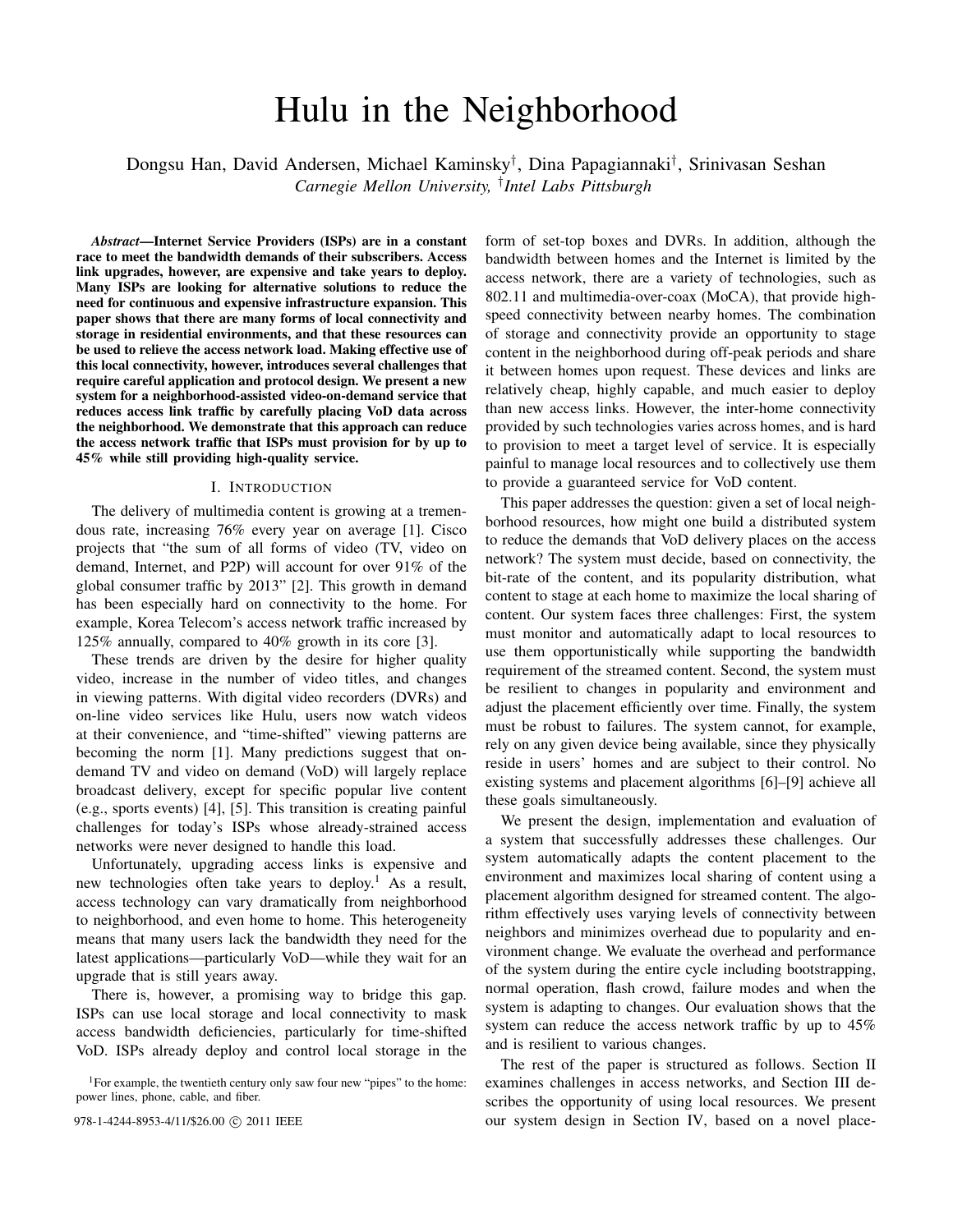ment algorithm for streamed content in Section V. Detailed experimental evaluation is presented in Section VI. Finally, we review related work in Section VII, and conclude in Section VIII.

#### II. MOTIVATION

This section discusses the challenges faced by today's ISPs.

Video demand is increasing rapidly. Two trends in home video consumption increase Internet bandwidth demand: timeshifted viewing patterns and high-definition (HD) content. Time-shifted viewing of TV content through Internet video streaming sites and the use of DVRs account for a large fraction of views, and even exceed the number of broadcast TV viewers [1], [10]. The advent of interactive, "connected" TV such as Google TV will accelerate the trend towards streaming. A similar transition was observed in audio from radio broadcast to Internet streaming [10], [11].

At the same time, HD content is gaining popularity. HD video bit-rates range from 1.5 (Web "HD") to 40Mbps (Bluray) depending on the quality. Our system targets high quality movies or TV content at 10Mbps which is similar to the rate of IPTV's HD videos [12], [13]. As home displays get larger, delivering higher quality content is important because users "care less about watching [amateur] YouTube videos on the big screen" than they do about watching high-quality movies [14].

Access networks cannot keep up. Current networks are not designed to handle such demand. Figure 1 shows the basic network structure of ISPs. Aside from a pure fiber optic network, current designs rely on statistical multiplexing at the aggregation point exploiting the bursty nature of traditional data traffic. The National Broadband Plan (NBP) [15], for example, assumes 17:1 over-subscription at the aggregation point. However, aggressive over-subscription does not work well with streamed video; a typical DSL network designed to provide broadband Internet service to 384 subscribers can only support 27 (7%) simultaneous streams of 1Mbps video. Therefore ISPs are investing to expand their infrastructure, which carries significant cost and typically spans many years. Cable providers invested \$161 billion from 1996-2009 [16], and Verizon's \$23B investment on fiber spans several years [15].

Access networks are especially hard to upgrade because 1) most access network equipment resides outside the plant; and 2) the number of DSLAM and cable nodes far exceeds the number of COs or headends.<sup>2</sup> For example, the NBP allocated less than 5% of the total cost to upgrade the connectivity between the COs because they are relatively well-provisioned, while most cost is associated to upgrading access networks.

Although techniques such as content distribution networks (CDNs) and peer-to-peer streaming provide scalable media delivery in the core network, access networks do not benefit from them. In this paper, we propose an alternative paradigm to overcome limited access network bandwidth to deliver ondemand content within an ISP network.





Fig. 1. Basic network structure [15]

III. NEIGHBORHOOD-AWARE NETWORKS

Although major network upgrades are infrequent, deployment of in-home devices such as home routers, set-top-boxes (STB), and DVRs has seen explosive growth. ISPs often install and connect these devices to customers' home networks using technologies such as WiFi and Multimedia over Coax Alliance (MoCA). Such technologies, originally designed for connectivity *within* a home, can also provide connectivity *between* homes. We argue that this exemplifies a more fundamental property that deploying a network with local connectivity is much easier than upgrading the entire access network. In this paper, we therefore describe a distributed system architecture that permits cooperative use of local resources to augment the infrastructure. In this section, we explore two key aspects of local resources: ISP's deployment and control over such resources and inter-home connectivity.

Deployment and control. ISPs already deploy many types of home devices in large scale, and in some cases tightly interact with them. Previous studies have shown that a significant fraction of customers have ISP-provided WiFi APs [17]. MoCA, also driven by a service provider deployment model, shipped over 20 million units to date [18]. Cable operators have installed DVRs in more than 30% of American homes [19]. Deploying and installing these boxes is already a part of ISPs' operational cost and in-home equipment cost is a fraction of the cost to install fiber to the home.<sup>3</sup> With services such as remote recording, VoD, IPTV, and triple play, ISPs often interact with and exercise control over the software and resources (CPU, storage, network) of in-home devices.

Inter-home connectivity. We expect the storage and communication capacity of home devices will continue to grow, and inter-home connectivity will be even more viable if technologies are designed with inter-home connectivity in mind. However, diverse forms of high-bandwidth, inter-home links exist even with today's in-home devices.

*Local wireless:* Previous studies [17], [20] show that 802.11 APs are densely deployed in suburban neighborhoods, and wireless signals often reach several neighbors. Such connectivity has been used to provide both commercial and noncommercial Internet service [21], [22]. We examined two sets of data to look at wireless connectivity between neighbors.

<sup>3</sup>Verzion's cost to deliver a fiber per subscriber is \$2,125 in 2010 [15].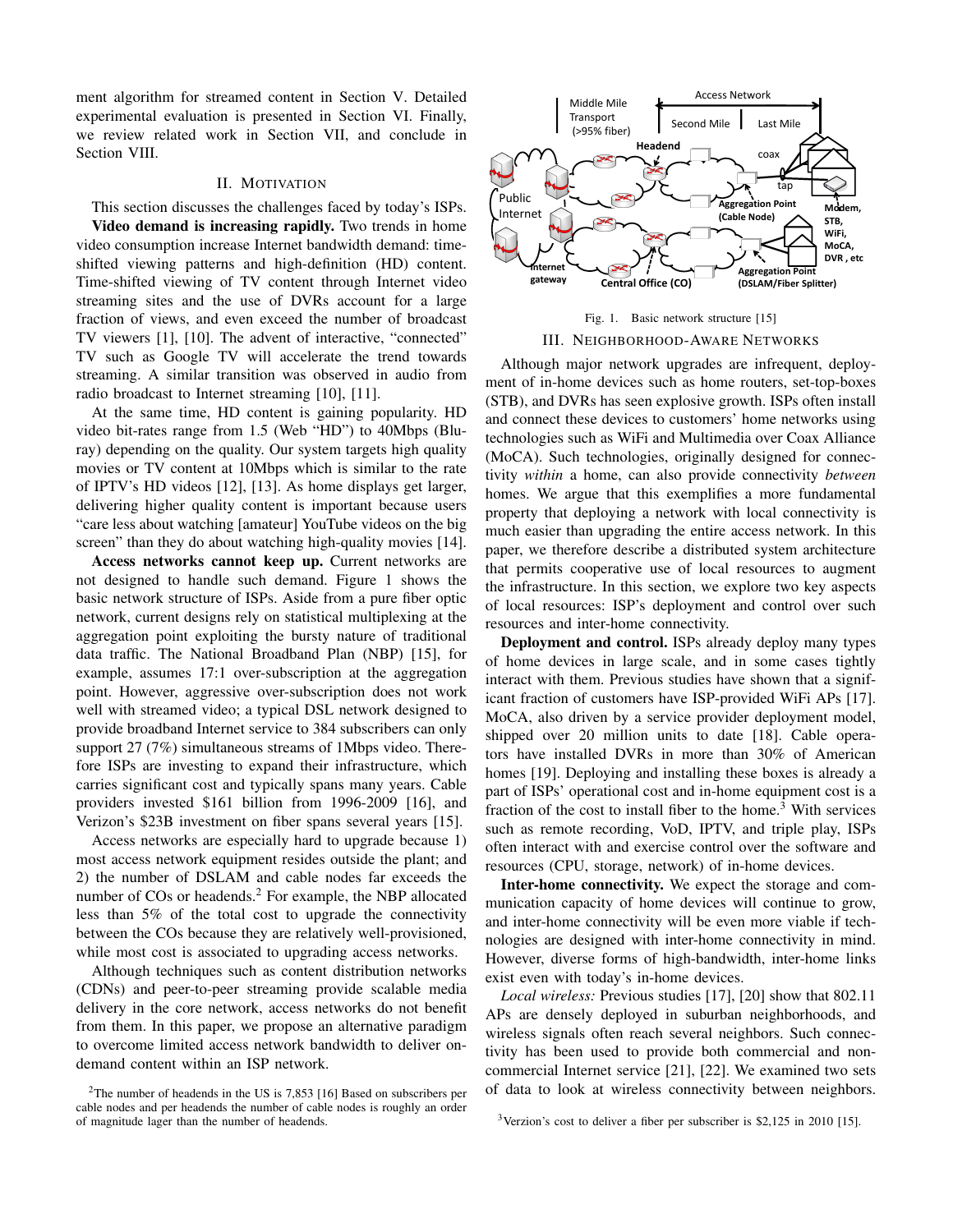

Fig. 2. Topology of a neighborhood mesh network

First, we performed a measurement study using NetStumbler in 16 different homes around Pittsburgh, Portland and Boston. The result suggests that more than 75% of homes can reach two or more neighbors at 10 Mbps or faster. Detailed results are presented in our technical report [23]. Second, we examined a mesh network deployment in a residential area (for Internet access) by Meraki. Figure 2 shows the SNR measurements and estimated throughputs of 802.11g using results from [24]. Relatively high throughput can be achieved between neighbors. With 802.11n technology, the range and throughput is expected to improve significantly.

*Local wired:* Recent advances in home networking use unused high frequency bands on existing in-home power-line and cable TV (coax) infrastructure to provide high bandwidth connectivity for in-home devices. Wall-plugged power-line communication devices deliver up to 200Mbps; MoCA delivers up to 135Mbps per channel using high frequency ranges that cable providers do not use. These technologies can reach well beyond a single house (e.g., 300m for MoCA); cable and electrical wires are naturally connected when the copper from the provider splits to multiple homes [18].<sup>4</sup> Indeed, many of these technologies consider interference between homes in their design and have multiplexing mechanisms such as channel selection as well as security codes. Sometimes providers take explicit action to *confine* their signals to a single house, placing filters at demarcation points. Allowing interconnection between customers instead is often straightforward. The same connectivity gains apply to larger multi-dwelling units that share even more infrastructure (such as in-building Ethernet) in closer proximity. In some cases, the broadband connection itself provides the local connectivity such as an advanced DSL network where the DSLAM has switching capability [25]. <sup>5</sup>

#### IV. DESIGN

Despite the richness of local resources, currently they are used independently. In this paper, we explore the other end of the spectrum where local resources are cooperatively used. We propose making software changes to in-home content storage devices, such as DVRs, so that they can store and share content with their neighbors using local connectivity. As a result, only the content that is not available or cannot be delivered on



Fig. 3. Overview of the system

time from a user's neighbors is served from the remote VoD server. In this design, ISPs proactively push content to the DVR disks using broadcast/multicast during off-peak periods for the network. This approach has the potential to reduce the amount of bandwidth that the ISP needs to provision at the aggregation point of the access network while still providing the same level of service as traditional VoD.

However, resources such as local connectivity vary across homes, and it is hard to provision local resources to provide a guaranteed level of service. Furthermore, managing these devices may be painful. Thus, we propose a system that automatically adapts to the amount of local resources and uses them opportunistically to minimize management and operational cost. Next, we present the specific requirements of this design and outline the system components.

#### *A. System Requirements*

The system must address four challenges: First, the placement must take into account the local connectivity between neighbors in a particular neighborhood, the popularity of different content, and the possibility of failures in the local network. Second, the system must keep the content of the DVR disks up-to-date to remain effective despite popularity changes, new content introduction and connectivity changes. Third, the system must continually monitor what inter-home connectivity options are available to inform the placement algorithm and decide dynamically at run-time how to retrieve content from neighbors. Finally, the system must be robust to mishaps such as device failures and popularity misprediction.

#### *B. System Components*

Based on the requirements outlined in the previous section we now describe a VoD system that uses local resources and supports a large number of videos  $(>10,000)$  comparable to that of Netflix online.

Our proposed neighborhood VoD system has three basic (physical) components (Figure 3): centralized video servers, a centralized management server, and per-home STBs connected locally to one another and by broadband. The *video servers* store the master copy of all content that the system provides, and the *in-home STBs* have local replicas of popular content distributed across their disks. The *management server* serves two functions: placement generation and directory service. Placement generation involves computing the desired placement of the content in the neighbor-nodes, given system parameters such as the viewing patterns of videos and the

<sup>4</sup> In cable TV, coax cables from 2–8 homes are connected by a single tap. <sup>5</sup>While our system design accommodates various forms of local networks, we focus on using 802.11 and MoCA in our experimental evaluations.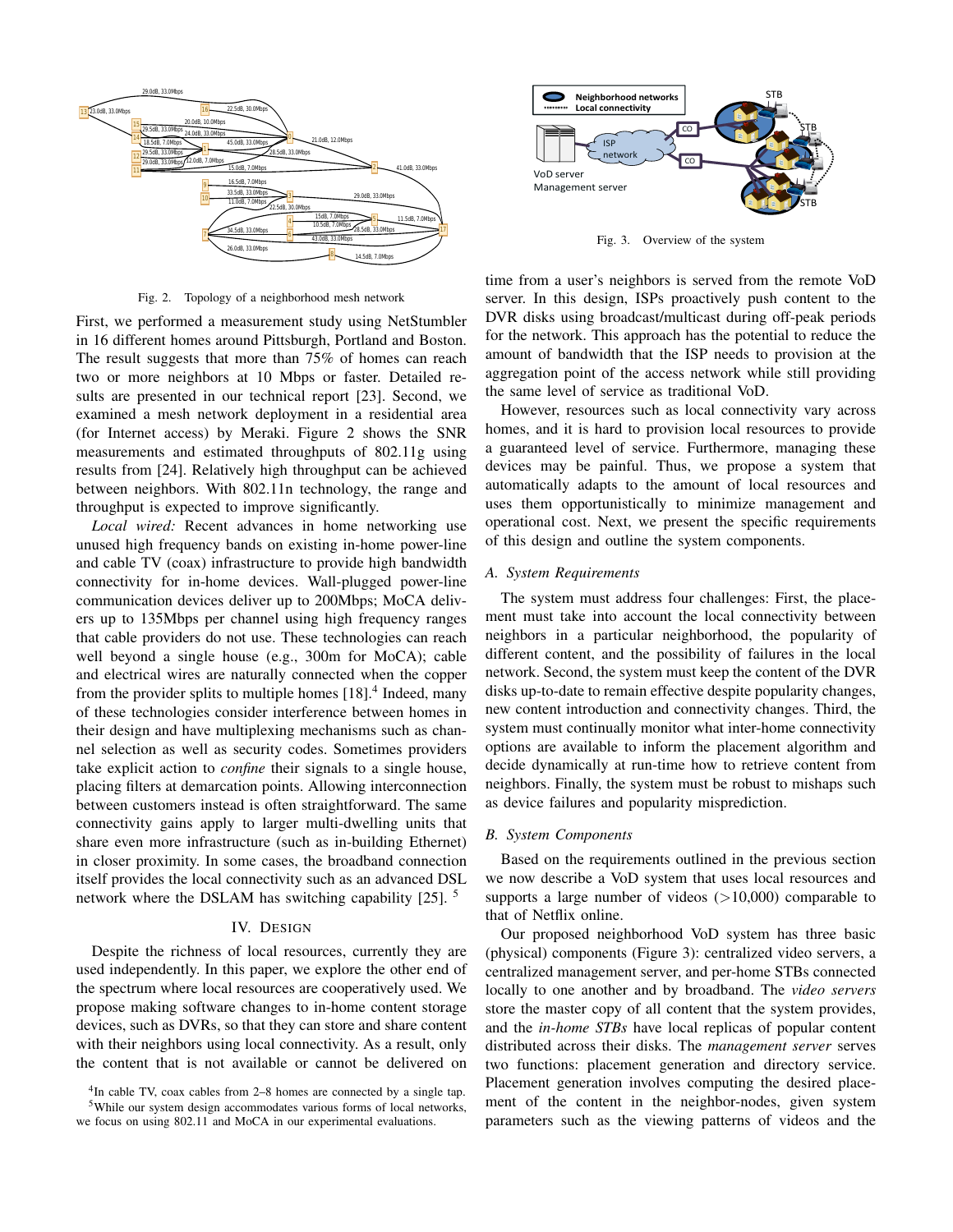connectivity between neighbors. The directory service maps content to a set of replicas (homes) within the neighborhood.

With this set of physical resources, the logical flow of system operation is as follows:

- 1) The *placement generator* computes the ideal replication of content across STBs based on current neighborhood connectivity and popularity of movies.
- 2) The *replication service* uses off-peak bandwidth to download content to the STBs to achieve the target placement.
- 3) The *transfer service* dynamically decides where to fetch content given users' request and satisfies a significant fraction of the request using local connectivity and content stored on neighbors' STBs.
- 4) The *monitoring system* monitors user requests each day to update connectivity and popularity information.

We assume that STBs may fail due to various reasons, but remain powered-on in normal operations; they can go into energy-saving mode when they are not being used, but quickly become fully functional when needed. In the following subsections, we describe each of the four logical components of our system: the placement generator, replication service, transfer service and monitoring system.

## *C. Placement*

For better system efficiency, each video file is partitioned into *chunks* that are placed across the neighborhood according to the placement given by the placement generator. The objective of the placement is to minimize the peak ISP bandwidth use (since peak bandwidth determines network buildout) by maximizing local consumption of content within the neighborhood. This is challenging for several of reasons.

First, a group of neighboring STBs should hold as much content as possible since the size of a movie library is usually much larger than what local storage can hold. 10,000 onehour HD movies take up more 40TB. Second, because the local bandwidth varies widely from home to home and may be less than the content's playback rate, the placement must consider local connectivity and the bandwidth requirement of the streamed content. A local copy of content (chunk) might not be delivered before its playback time unless it is carefully placed considering each node's connectivity. This should be avoided because the system directly downloads required chunks from the ISP's video server if local resources cannot keep up. Third, the placement should automatically adapt to changes such as new content, node addition, connectivity changes, and content popularity changes. While placement reconfiguration is needed to adapt to such changes, the system should minimize the overhead of reconfiguration for efficient operation. Finally, the placement must be robust against a range of problems. The estimates of connectivity and popularity may be inaccurate. The STBs may be powered down or fail for other reasons despite running software specified by the ISP. The performance of the computed placement must not be overly sensitive to these factors. In Section V, we present a placement algorithm that effectively deals with the challenges described above.



Fig. 4. Software components of the system

## *D. Replica Management*

Content popularity and node connectivity change over time. Content popularity shifts with users' interests and as new content is introduced. VoD systems such as Hulu introduce about 20 new episodes every day, and studies have shown that user interest changes over hours, days and weeks [26]. Less frequently, connectivity may change as a result of node addition, node removal, or environmental changes in the neighborhood. Unfortunately, the target placement may change as a result of these popularity and connectivity changes.

With these changes, the system should move content between STBs as quickly as possible to remain efficient. This may involve movement within the neighborhood and pushing new content. Note that a one-hour movie encoded at 10Mbps takes up 4GB, and the number of movies the system supports is very large. As a result, moving a significant number of movies can place a very high load on the network.

We minimize the impact of content movement using broadcast channels and excess capacity in the local network. When the target placement changes, each STB is notified of its new placement, and evolves towards the new configuration. When content has to move between neighbors, each STB uses local connectivity during off-peak hours. The replication service handles the rest and pushes (new) movies to the neighborhood using broadcast in order of their popularity. This allows us to effectively accommodate the time-shifted viewing pattern and reduce the peak bandwidth as we will see in Section VI.

## *E. Transfer*

The software on each STB consists of a *frontend*, a *main scheduler* and *per-interface modules* (Figure 4). When a request for a movie arrives at the main scheduler it first contacts the *directory service*, which handles name resolution.

Entities that need to be named are movies, chunks and nodes, but our system is oblivious to how they are named. In our implementation, movies have ISP-defined IDs, chunks have content-based names, and nodes are named by the numerically lowest MAC address of any of their interfaces. The directory service provides a movie ID to metadata resolution. The metadata contains information such as the size of the movie, list of chunks, chunk size and encoding rate. The directory service also provides chunk ID to location resolution where the location contains the nodes that store the chunk.

In response to a movie request, the main scheduler obtains a list of chunks and their locations from the directory service. The scheduler first determines which chunks need to be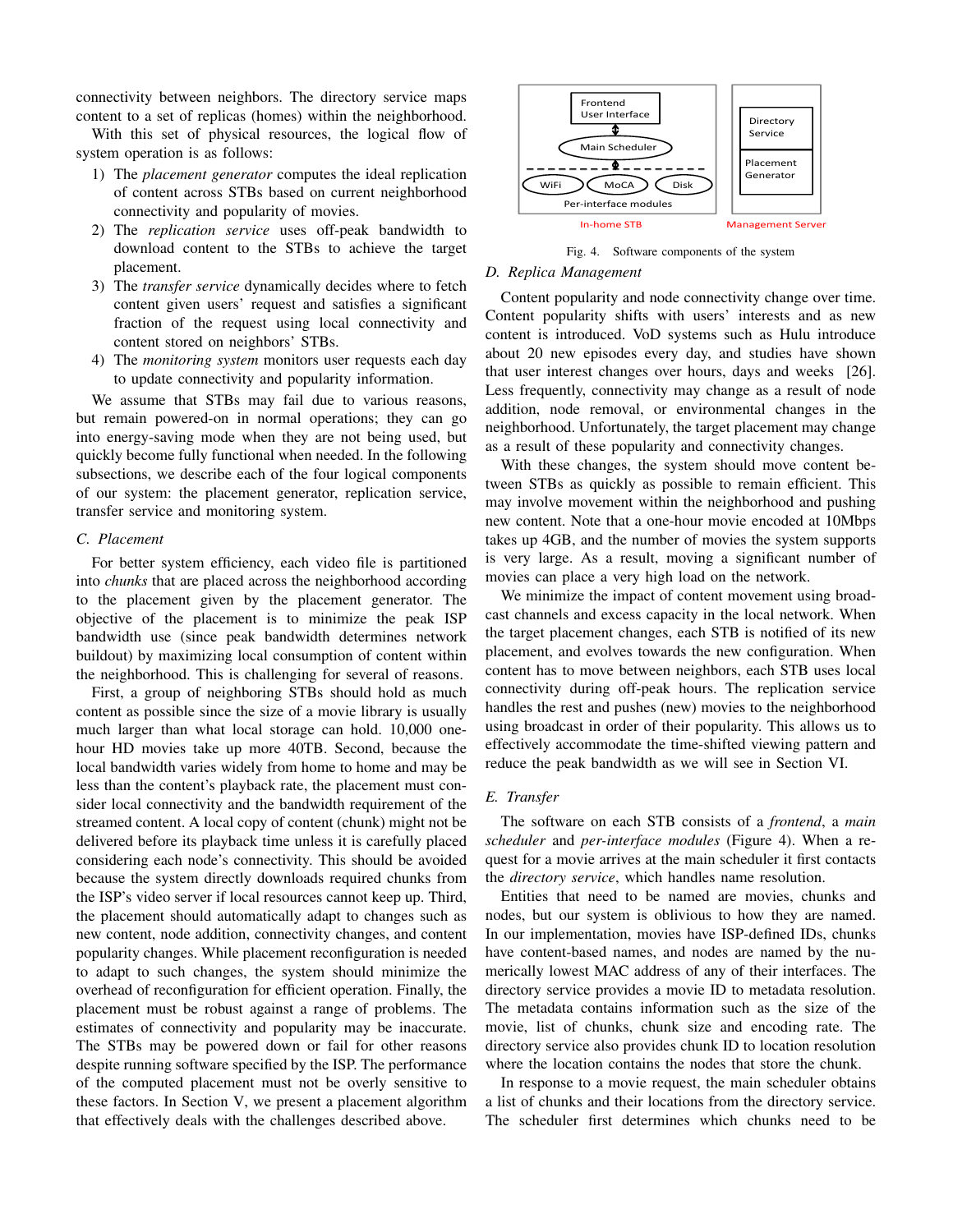fetched remotely. Then, given the local connectivity bandwidth information and the received playback time of each chunk, the main scheduler dynamically decides which interface to use to request a chunk. The scheduler makes remote requests to neighbor nodes through per-interface modules which provide a uniform API to the local disk storage and to each local network connectivity option that the STB has. In situations where content is not available locally or local bandwidth is insufficient, the scheduler requests the content directly from the ISP's video server.

#### *F. Monitoring*

The key to having our system adapt over time is the ability to monitor the neighborhood for changes in connectivity and viewing patterns. Centralized components in our systems, such as the directory service, make it easy to keep logs of viewing patterns. Keeping track of connectivity is somewhat more complex. Each network interface uses a unique IP address derived from its MAC address and starts a service discovery process that discovers neighbors through periodic broadcast or multicast. When a neighbor is discovered, a point-to-point connection is established between the two neighbors. The system updates the bandwidth between each neighbor when a chunk is transferred.

#### V. PLACEMENT ALGORITHM

As noted in the previous section, the placement must reduce the ISPs bandwidth and be robust against changes and failures in the system. To this end, we want the neighborhood nodes to collectively store popular movies with each node storing different chunks of such movies. The placement algorithm takes three parameters as input: content popularity, neighborhood connectivity, and user viewing patterns. It outputs a mapping from a chunk to nodes where it should be placed.

Our solution exhibits three key properties: 1) Once a movie is placed in the neighborhood, every neighbor can instantly stream the movie without fetching the content from the remote ISP server. 2) To support instant playback in case of random seek and jump, minimal ISP bandwidth is used initially, but the content is streamable using local resources. 3) The overhead due to popularity changes and node failures is minimized. The first two requirements for streamability are crucial in supporting streamed content and in making efficient use of the access network by broadcasting the popular movies only once to stage them.

Using a mixed integer program (MIP), we first determine how each chunk should be placed to guarantee the streamability requirements, while minimizing the storage use. We then use the resulting chunk placement to construct the entire placement.

**Optimization.** Let  $B$  be the matrix that represents the aggregate bandwidth between peers, where  $B_{i,j}$  is the bandwidth from node  $i$  to  $j$  (the diagonal elements are set to infinity). A movie is divided into m chunks.  $x_{i,j}$  is a zero-one indicator variable that indicates whether node i has chunk j, and  $y_{i,j,k}$  is a variable that indicates whether node  $i$  should request chunk  $j$  from node  $k$ . The optimization problem then is:

*Minimize*  $\sum_{i} (\sum_{j} x_{i,j})^2$  (storage factor) such that  $\sum_{k} \sum_{j} y_{i,j,k} = m$  (*m* chunks requested)

 $\forall$ 

 $\forall i, \forall j, \sum$ k  $y_{i,j,k} = 1$  (A chunk is requested exactly once)

$$
y_{i,j,k} \le x_{k,j} \quad \text{(availability constraint)}
$$
\n
$$
i, \forall j' \frac{j'}{\sum_{k \in Node} \sum_{j \le j'} \frac{y_{i,j,k}}{p \, B_{i,k}}} \ge R \quad \text{(bandwidth/streamability)}
$$

where  $p$  is the fraction of local bandwidth that a node can use. It reflects the expected number of concurrent users that share the local links and may view the local content simultaneously. It is determined as  $p = 1/\int$  {number of neighbors in a single broadcast domain  $\{ \times \}$  fraction of active users at peak  $\{ \times \}$  {hit rate of movies in the neighborhood  $\}$  through iteration.

We minimize the squared sum of storage use instead of the linear sum to spread chunks more evenly to neighbors for resilience to node failures. We call this term *storage factor*. The streamability constraint guarantees that all neighbors can stream the content placed in the neighborhood given the bandwidth constraint.

Placing content. The MIP output spreads chunks across the neighborhood while allowing every neighbor to stream the movie instantly without having to use the broadband link. We next replicate this solution across multiple movies. Beginning from the most popular movie, we select movies from the top of the popularity list and start filling the disk until disk space on one of the nodes runs out. At the end of this round, anyone can watch the N most popular movies using only local resources. We call the set of movies that use the same solution from the MIP a *placement group*.

At this point, some nodes may still have disk space available because the number of chunks that each node stores may differ. We then iterate this process by revisiting the MIP. This time we eliminate the nodes whose disks are full, and solve for the next placement group. We apply this across the next most popular movies. After a few iterations, all the disks in the neighborhood are filled.

The number of movies each neighbor can access through local resources varies with its connectivity to others(fanout and bandwidth), and the placement group reflects this. Movies in the first placement group are locally available to all neighbors, but the availability decreases in the subsequent placement groups. Our placement is oblivious to the hit rate of each movie, but sorts groups of movies in order of its popularity. We do not have to re-run the MIP when the movie popularity changes, but placement of content can change. The placement for a neighborhood can be represented in a compact form with the number of movies in each placement group and the chunk mapping for each placement group.

**Number of chunks.** We carefully choose the value of  $m$ (number of chunks) to provide several desirable properties. A large value of  $m$  divides a movie into smaller chunks,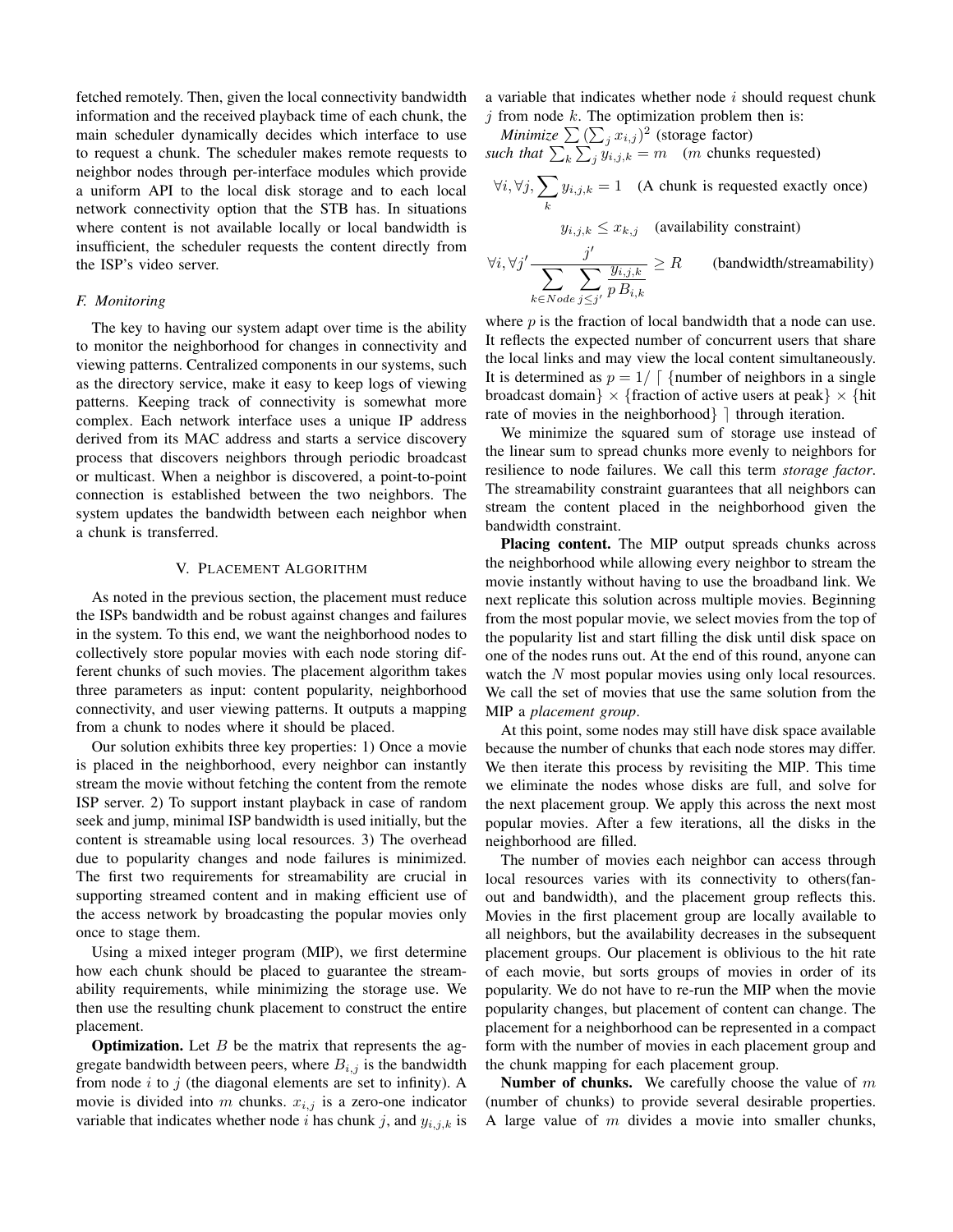which provides more flexibility to the MIP in finding a more efficient solution. On the other hand, larger chunks (smaller  $m$ ) reduce the variables in the MIP, making it faster to solve. As a guideline, we recommend that  $m$  be larger than the number of nodes N. In practice, a movie may contain several thousand chunks, e.g., a one-hour movie encoded at 10Mbps has 9,000 512KB-chunks. To use a smaller value for  $m$ , say 30, we treat the movie as if it consists of 300 groups of 30 chunks where each chunk group represents a subsection of a movie.

Support for random seek. This grouping helps support random seek/jump during playback. The MIP ensures that no ISP bandwidth is used when the playback is started from the beginning of each chunk group. E.g., our implementation uses fixed size 512KB-chunks and  $m = 30$ , which translates into 12 second playback time for a chunk group. This means that even if a user jumps to a random location, the ISP bandwidth is only going to be used to deliver at most 30 chunks or 12 seconds in the worst case and 6 seconds in the average case. Each group of chunks can be further assigned different popularity, e.g. when a clip from a movie becomes very popular.

Minimizing overhead. Changes in content popularity and node connectivity result in a new placement. For the system to be practical, such changes in placement should be minimized to avoid large overheads of transferring content. Our placement already exhibits some of this property as placement configuration remains the same within the same placement group. However, when the placement group changes for some movies as a result of popularity change, such movies need to change the placement configuration. We further reduce this overhead by relaxing some constraints.

We minimize the number of placement groups so that more movies have the same configuration and also minimize the content shift by minimizing the difference between adjacent placement groups. Full details of the algorithm are presented in the extended technical report [23].

#### VI. EVALUATION

We now evaluate our neighborhood VoD design and implementation. The evaluation centers around three questions:

- How effective is the placement algorithm in reducing the ISP's network bandwidth and how robust is it to failures or mispredictions? (Section VI-B)
- How much bandwidth is required to replicate or move content into and within the neighborhood to account for changes in popularity, connectivity, and node availability? (Section VI-C)
- How sensitive is our system to its operating parameters? (Section VI-D)

## *A. Evaluation Setup*

The software components of the in-home STB, a prototype directory server, placement generator in Figure 4 and a video server are implemented. Exhaustive implementation details are presented in [23]. We first evaluate our system using a ninenode testbed. The testbed provides experimental results on a neighborhood-scale deployment using real hardware. Then,



Fig. 5. Wireless connectivity of the testbed

these results are used to parametrize our simulator, which can scale the experiments up to the 500–1000 homes that a CO or a node in a cable provider's hybrid-fiber-coax (HFC) network might serve. As such, the simulator mimics the overhead such as medium contention experienced by the real testbed.

Testbed. To emulate a neighborhood, we deployed nine nodes spread across an office building, plus a video server. In this neighborhood, every node is equipped with MoCA and WiFi, and has a 10Mbps downlink from the video server. Groups of four (nodes 5 to 8) or five nodes (0 to 4) are connected by MoCA at 100Mbps. Wireless connectivity between two nodes varies from 0 to 18Mbps, similar to the that between well-connected neighbors (see Section III). Figure 5 shows the wireless bandwidth between the nodes.

Video content. We emulate a video content library containing 10,000 one-hour videos, each of which is encoded at 10Mbps. This library is similar in size to the number of ondemand videos in NetFlix. Each node in the neighborhood has a 1TB disk which can hold approximately 233 such videos. As with prior work, we use a Zipf-like distribution with a skew factor  $\alpha = 0.3$  to represent the popularity distribution of videos in the library [26], [27]. In a Zipf-like distribution, content popularity (P) is related to its rank (r):  $P_r \sim \frac{1}{r^{1-\alpha}}$ 

Viewing pattern. Multimedia viewing varies diurnally with a "prime time" peak. We use a fixed probability distribution that represents this behavior with a 24 hour period to simulate the arrival of video requests. The shape of the distribution is based on the findings by Qiu et al. [28]. We assume that the probability that a home requests a video at prime time is 40%. This probability gradually falls to 10% in the next 12 hours and comes back up to 40% in 24 hours. The videos thus requested are sampled according to the Zipf-like distribution mentioned above. The same video library and workload is used for the testbed experiments and simulations.

Metrics. We use three metrics for evaluation: average, peak and 95th percentile access network bandwidth at the secondmile link of Figure 1. The peak bandwidth is more important because the peak determines the amount of bandwidth that ISPs have to provision. However, if the peak is short-lived and users are willing to accept small delays, it may not be as meaningful. Consequently, we also report the 95th percentile, typically used for charging purposes.

#### *B. Placement Evaluation*

We begin by running the placement algorithm for the video library and experimental testbed described above. The resulting placement had two placement groups, which contained 952 and 159 movies respectively. We then measured the bandwidth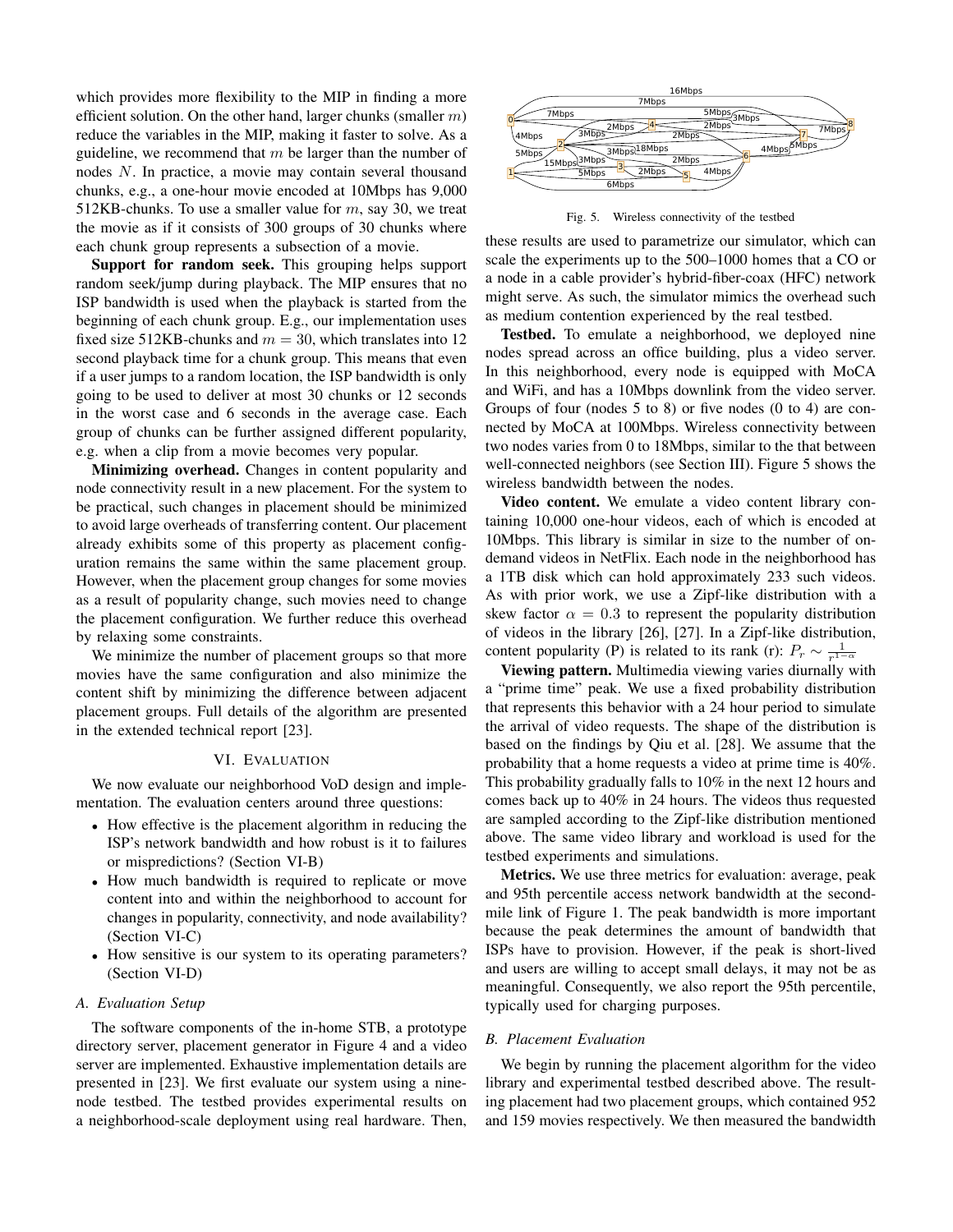



*1) Bandwidth savings:* Figure 6 shows the broadband bandwidth use over the 48 hour period. We refer to our system as *NaN* and *w/ NaN* shows the performance of our system. *W/o NaN* shows the amount of bandwidth that would have used if all the content was coming from the ISP through broadband.

The average second-mile link bandwidth with NaN and without NaN is 10.1Mbps and 21.2Mbps respectively. Our system reduces the average bandwidth by 52%. The peak bandwidth usage is reduced by 16% (from 60Mbps to 50.3Mbps), while the 95th percentile bandwidth usage is reduced by 40% (from 50Mbps to 29.9Mbps).

The peak bandwidth savings in the nine node testbed was small because of its scale. Although the top 1111 movies account for 50% of demand, the hit rate is not always 50% in this small neighborhood. For example, at around the 13th hour, five out of the six movies requested (over 80%) were not stored in the neighborhood and had to be requested from the video server. In practice, however, a single second-mile link serves hundreds of homes, and the probability that 80% of the nodes simultaneously request unpopular movies not stored in the neighborhood would be much smaller. Thus, the peak bandwidth in this case will be much closer to the average (due to the law of large numbers).

To get a better understanding of the ISP's bandwidth savings, we simulated a larger neighborhood of 500 homes with different placement policies. Figure 7 shows the aggregate bandwidth demand for a range of different placement policies for content in the neighborhood. The *w/o NaN* line represents a system where neighborhood nodes store nothing. The *no*

*connectivity* line represents a system where each node stores the 233 most popular movies (i.e. they only fetch from their local disk or from the ISP and use *no connectivity* to their neighbors). The *cooperative file caching* line represents a system where files (movies) are sorted in terms of popularity and each file, in order, is assigned to a node in the neighborhood until all space is exhausted. This represents a cooperative caching of web content that is connectivity-unaware and agnostic to streamed content. This places as much content in the neighborhood without considering the limitations of local connectivity. The *w/ NaN* line represents our proposed content placement that considers both popularity and connectivity. There are several noteworthy observations from this simulation. First, pushing content to the neighborhood provides significant benefits – all designs do much better than w/o NaN. Second, being popularity aware is critical. Popularity unaware placement (simply placing 11% of the library—1111 randomly chosen movies— not shown on graph) results in only a 25% improvement over w/o NaN. Third, the fact that NaN significantly outperforms no connectivity shows taking advantage of connectivity provides significant benefit. Fourth, the difference between the NaN and cooperative file caching lines show that the system must monitor neighborhood connectivity and place content carefully considering the streamability requirement. Our approach (the NaN line) reduces the peak bandwidth demand at the second-mile link by 42% (from 1980Mbps to 1143Mbps), the 95 percentile bandwidth by 45% (from 1890Mbps to 1037Mbps), and the average bandwidth by 45% (from 1210Mbps to 670Mbps). Note that this verifies our assertion that the peak and average savings are likely to be similar in larger neighborhoods.

*2) Placement Robustness and Fault Tolerance:* The *transfer service* masks failure of local resources by fetching unavailable chunks from the ISP's server. This results in degraded performance. We now evaluate the system when there are content popularity mispredictions, unexpected node failures, and link failures. Here, we are interested in performance assuming that the system does not re-run its placement algorithm to find a new placement. Our results show that the system performance is not overly sensitive to such failures.

Popularity misprediction. So far we have assumed that the popularity distribution is known in advance. Although a number of VoD studies [26], [29] suggest that popularity in the near future is predictable based on the popularity in the past, mispredictions can happen. To quantify the effect of mispredictions on the system performance, we measure the second-mile link bandwidth savings assuming that some fraction of the top 1111 movies are actually mispredicted. Specifically, we randomly shift the rank of the mispredicted movies by up to 10 times the original rank. For example, what was predicted to be the 10th most popular movie can actually be any one of top 100. The result show that the system is not overly sensitive to popularity mispredition. When 30% of 1111 movies have a mispredicted popularity rank, the aggregate hit-rate decrease by 7%. When 40% are mispredicted, the system retains 40% of bandwidth savings. We ran a 24-hour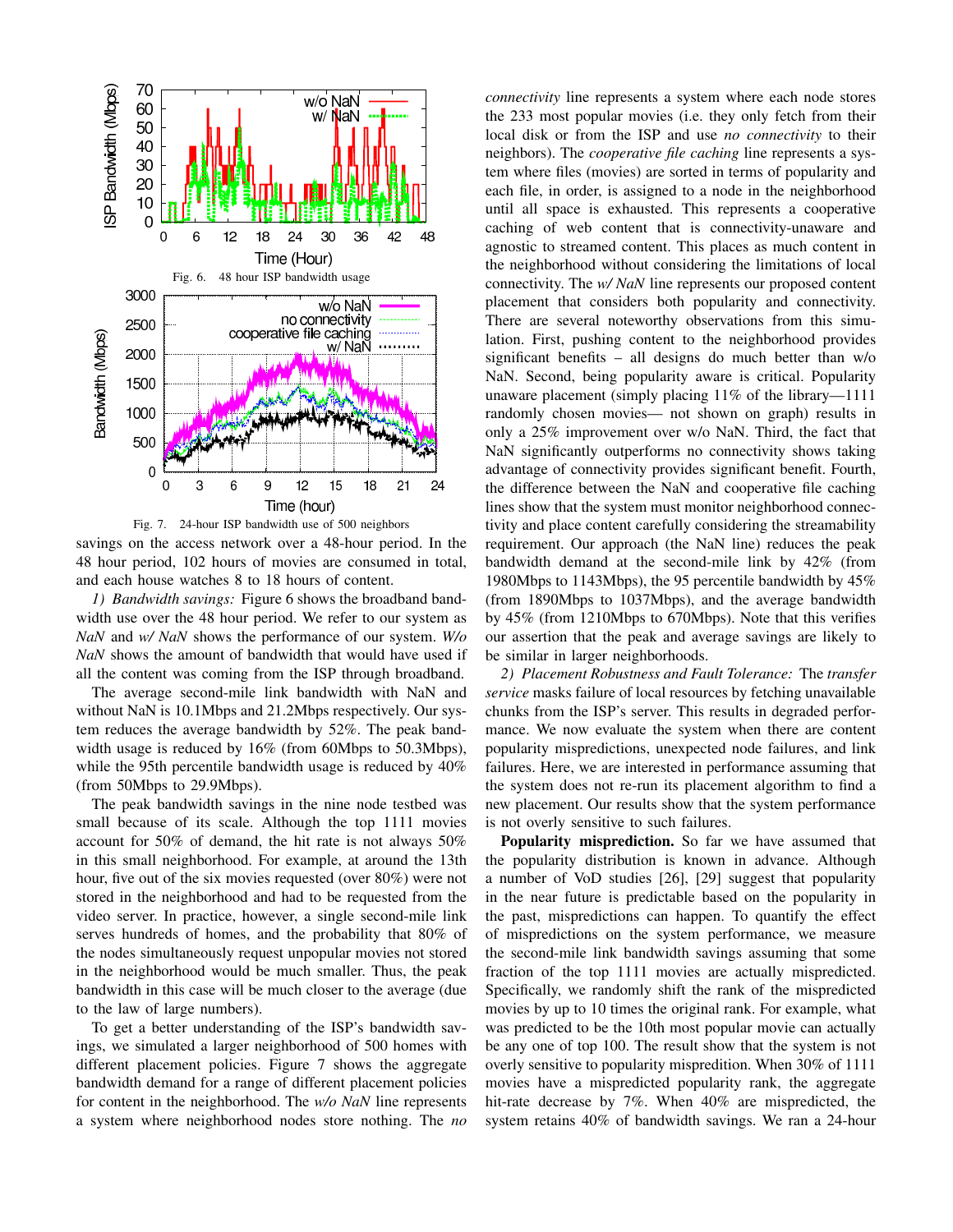

Fig. 8. 24-hour ISP bandwidth use of 500 neighbors

experiment with the 30% misprediction rate in our testbed neighborhood. Our results confirmed a similar 6% reduction in average bandwidth savings. However, the bandwidth saving was still significant at 41%. In Section VI-C, we also explore the case where the system is not in sync with the target placement.

Node failure. To evaluate how a node failure affects performance, we failed a node at hour 8.5 of a 24-hour experimental run. We compare the access network bandwidth use at the second-mile link in this case, where the node fails but the placement had been calculated as if the node were available, with the case where the placement had been calculated taking the failed node into account. The failure-aware placement provides an additional 9.2% bandwidth reduction, which is similar to the fraction of node down time (7.2%). The impact of failures on performance is relatively small because the placement algorithm effectively spreads out the popular content across all nodes.

Link failure. To evaluate how a link failure affects performance, we fail *Node 0*'s MoCA link. The node must therefore rely on its wireless connectivity to transfer data within the neighborhood. We again compare the bandwidth reduction achieved with i) the original placement plus the link failure and ii) an alternative placement where the failed link never existed. Here, the original placement would 8.6% smaller bandwidth saving than the alternative placement (where the link had never existed). The single link failure had such impact because over 80% of the total local transfer among the nine nodes happen over the MoCA links.

## *C. Evaluation of Replica Management*

In Section VI-B2, we evaluated the system's robustness to popularity mispredictions, node failures, and link failures. That is, given the change, how does the system perform without rerunning the placement. This section discusses how the system moves towards a new placement and how much bandwidth is needed to do so when content popularity and connectivity changes or in bootstrapping new nodes.

*1) Adapting to content popularity change:* As the popularity of content changes over time, the content placement should be changed. In this section, we quantify how much data transfer is necessary to achieve the new target placement after a change in popularity.

The popularity change can have two sources: new content and a shift in users' interests. Given a new set of popular movies, the system re-runs the placement algorithm to compute a new placement. For new popular movies entering the system from the video server, the amount of data that needs to be transferred is proportional to the amount of new content. The specific degree of replication and placement of chunks depends on the movie's placement group. When the popularity of an existing movie changes, the placement will need to be adjusted if the movie moved across placement groups.

Using broadcast. We use broadcast to replicate new data or to shift existing data. Cable and IPTV providers, for example, can use one of their broadcast channels to send data, and STBs and DVRs usually have multiple TV tuners so each neighbor can tune in to multiple channels at the same time to download and/or prefetch data in the background. The nodes will store only the content suggested by the new placement. For networks and devices that can not support additional channels, the device can opportunistically tune into the broadcast channel, when its link to the ISP is idle, and record titles that it should be storing locally. Since each neighbor watches the video up to several hours a day, the link is idle most of the times. The cost of the broadcast channel is amortized across many neighbors, as we quantify later.

According to a large-scale VoD study [26], the membership of the top 200 movies changes by  $5\%$  to  $35\%$  (20% on average) over one week. Thus, we produce a new movie popularity distribution by randomly changing the rank of a set fraction of the movies. We vary the fraction from 5% to 50%, and re-run the placement algorithm. New movies or movies that shift to a different placement group require data transfer. The amount of unique data determines the time it takes to transfer the content using a broadcast channel shared by all users. The result shows that a 10Mbps broadcast channel can accommodate up to 17% change.

We evaluate a more extreme scenario where the top 35% of popular movies are replaced by new content in a given week. Since a 10Mbps broadcast channel can only re-supply 15% of total content stored in the neighborhood in a week, the remaining 20% are not going to be in the neighborhood. However, because the replication service prioritizes popular content, movies that are not locally stored are relatively less popular. In this case, our 24-hour experimental result shows that the average access network bandwidth saving is 43%. This bandwidth reduction is only 7 percentage points lower than the desired target placement because the remaining 20% of new popular movies must come from the video server. Thus, even with a major shift in popularity, the system remains effective by prioritizing the popular content.

Overall performance. In the steady state, the ISP's bandwidth is used for on-demand content that is not stored in the neighborhood and for replicating new content into the neighborhood to accommodate popularity changes. We simulate a neighborhood of 500 homes, in which one channel is allocated for demand fetching and two additional channels are dedicated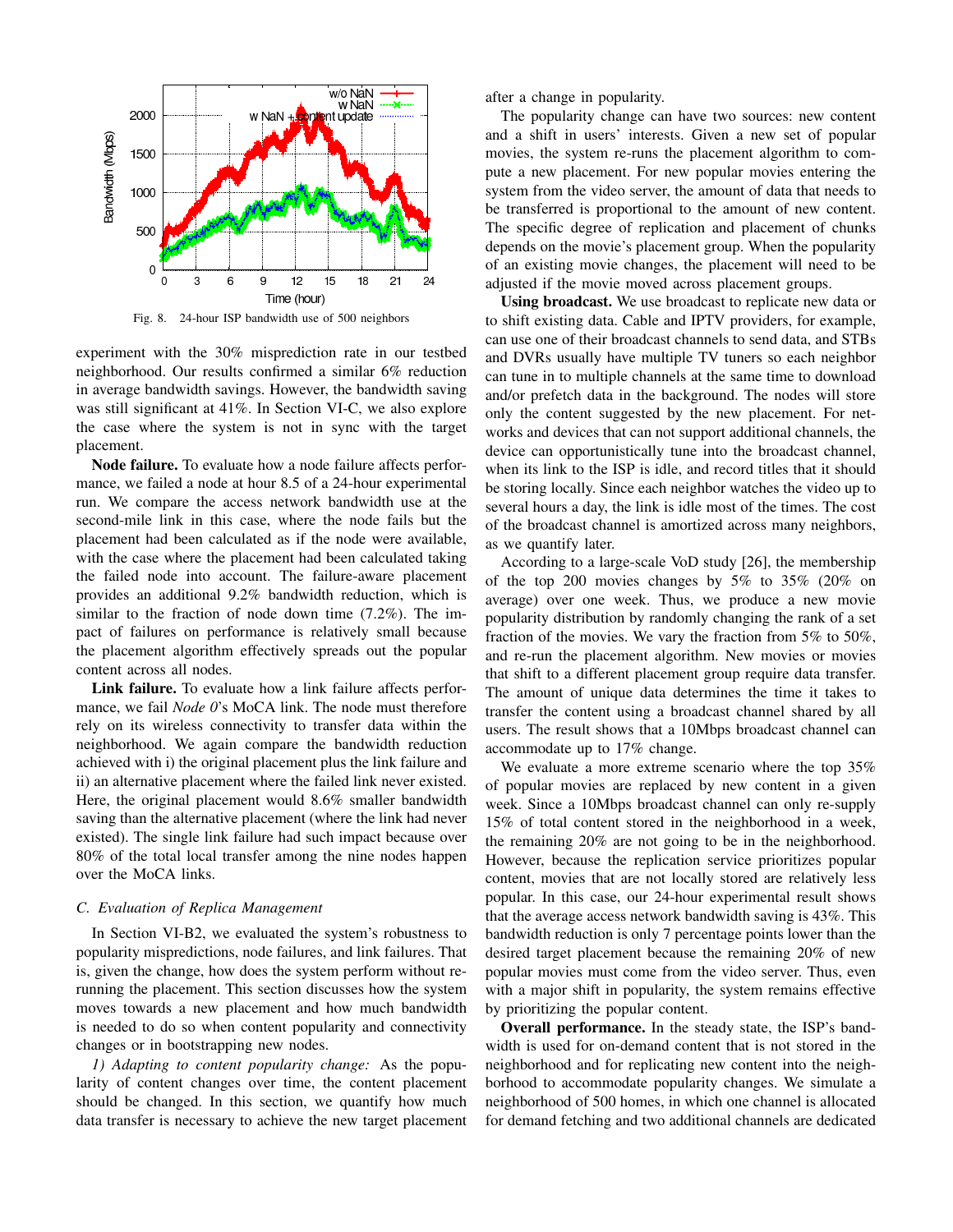to pushing new content into the neighborhood. The results are shown in Figure 8. *w/o NaN* shows the amount of bandwidth used to serve 500 homes using only the video server. *w/ NaN* is the bandwidth demand when the content is pre-seeded according to the target placement. *w/ NaN + content update* shows the aggregate bandwidth of *w/ NaN* plus two broadcast channels used to update the neighborhood storage. Note that these additional pre-fetch channels do not add to the ISP's costs as they only affect average bandwidth consumption; in fact, they trade average bandwidth for a dramatic reduction in peak bandwidth: Our approach reduces the peak bandwidth that ISPs have to provision by 44% (from 2100Mbps to 1159Mbps), even with the two broadcast channels. With ISP dynamic channel allocation, ISPs can deallocate the broadcast channel during the peak hours and achieve 45% savings in peak bandwidth. The 95 percentile bandwidth was reduced by 45% (from 1890Mbps to 1037Mbps), and the average bandwidth by 46% (from 651Mbps to 1197Mbps).

*2) Adapting to connectivity changes:* The connectivity between nodes may change over time as a result of network reconfiguration or environmental changes. These changes do not happen daily, but may occur during the lifetime of the system. For example, network devices may be upgraded, new buildings may degrade wireless signals, and added splitters may degrade MoCA signals.

Although we do not try to adapt the placement to small variations in connectivity, the placement has to adapt when connectivity between nodes changes significantly. To quantify the amount of data movement caused by placement shifts from connectivity changes, we decrease or increase the bandwidth between every two nodes by up to 50%. When the connectivity is decreased, the streamability requirement is no longer met, so more replicas are needed across the neighborhood. With 50% decrease in bandwidth, bandwidth equivalent to 4.5 days of a 10Mbps channel is needed to supply the additional replica. When the connectivity is increased, the placement does not need to change but the current placement may have too much replication for the new connectivity. In our testbed, the new target placement would now allow to store an additional 44 movies in the neighborhood. This lost opportunity could provide an additional 0.6% bandwidth savings on the access network. In our implementation, if this opportunity cost exceeds a certain threshold (e.g., 5%), we treat the case similar to the new node arrival case described below.

*3) Node additions and bootstrapping:* To evaluate system bootstrapping and incremental deployment, we evaluate a scenario where a new node enters the system. We start with eight nodes in the testbed and add a new node. We use the same topology from Figure 5. Nodes 0 to 3 and nodes 5 to 8 form MoCA groups connected by coax cables. Node 4 enters the system and joins the first MoCA group.

When the new node enters the system, we assume (worst case) that its disk is initially empty (the ISP could alternatively ship the disk seeded with some popular content). The new node joins the existing network and discovers neighbor nodes. The new node measures the network throughput to its neighbors and reports the result to the ISP's management server. The placement generator then generates a new placement based on the existing placement. Because the placement algorithm tries to evenly distribute chunks for each movie, some chunks from existing nodes move to the new node. This reshuffling is already minimized by the placement algorithm and can be accommodated by the excess capacity in the local network when it is not being used. As a result of this movement, each node now has some empty space which the system fills with the next most popular content. Previously, this content was not available in the neighborhood, so it has to come from the ISP.

The total amount of data transfer from existing nodes to the new node using local connectivity (MoCA and wireless) is 579GB, requiring 13.2 hours to transfer. The amount of new content from the ISP is 950GB, which requires approximately 9 days to transfer via a single 10Mbps broadcast channel.

## *D. Sensitivity Analysis and Abnormal Behavior*

So far we have focused on addressing the first order challenges in designing a neighborhood network VoD system. However, there are additional problems that need to be considered in deploying such a system. In particular, we provide sensitivity analysis with varying level of connectivity and disk space, compare the performance of our approach with that of other solutions, and address abnormal events such as flash crowd events using a small on-demand cache. Detailed results are presented in the extended technical report [23].

## VII. RELATED WORK

Our VoD system makes opportunistic use of the local neighborhood networks to augment the traditional ISP-managed infrastructure. The system builds on previous work in multicast-VoD and peer-assisted VoD.

Muticast-VoD. Traditionally, periodic broadcasting schemes [30]–[32] have been used to serve very popular content by broadcasting that content continuously on several channels. Prefix caching [33], combined with these schemes, can reduce the number of broadcast channels [34], [35]. Similarly, caching has been used in conjunction with multicast to disseminate popular content [36], [37]. These schemes typically require very frequent accesses to popular content to batch multiple requests or support a relatively small number (20–40) of popular videos due to various limitations [35]; the system falls back to unicast for the remaining content. Our system, by cooperatively using local storage and connectivity, makes a different and more radical bandwidth trade-off appropriate to today's environment.

Peer-assisted VoD. Many Peer-assisted VoD studies take a content provider-centric view whose goal is to reduce the provider's bandwidth, using overlay multicast [38]–[40] or peer unicast [41]–[44]. Recent work combines the P2P and CDN approaches to deliver video streams [45], [46]. Others, who take an ISP-centric view [4], [6], [8], [9], [47], [48], also propose an ISP-driven deployment of ISP-controlled inhome storage, and explore content pre-placement and caching